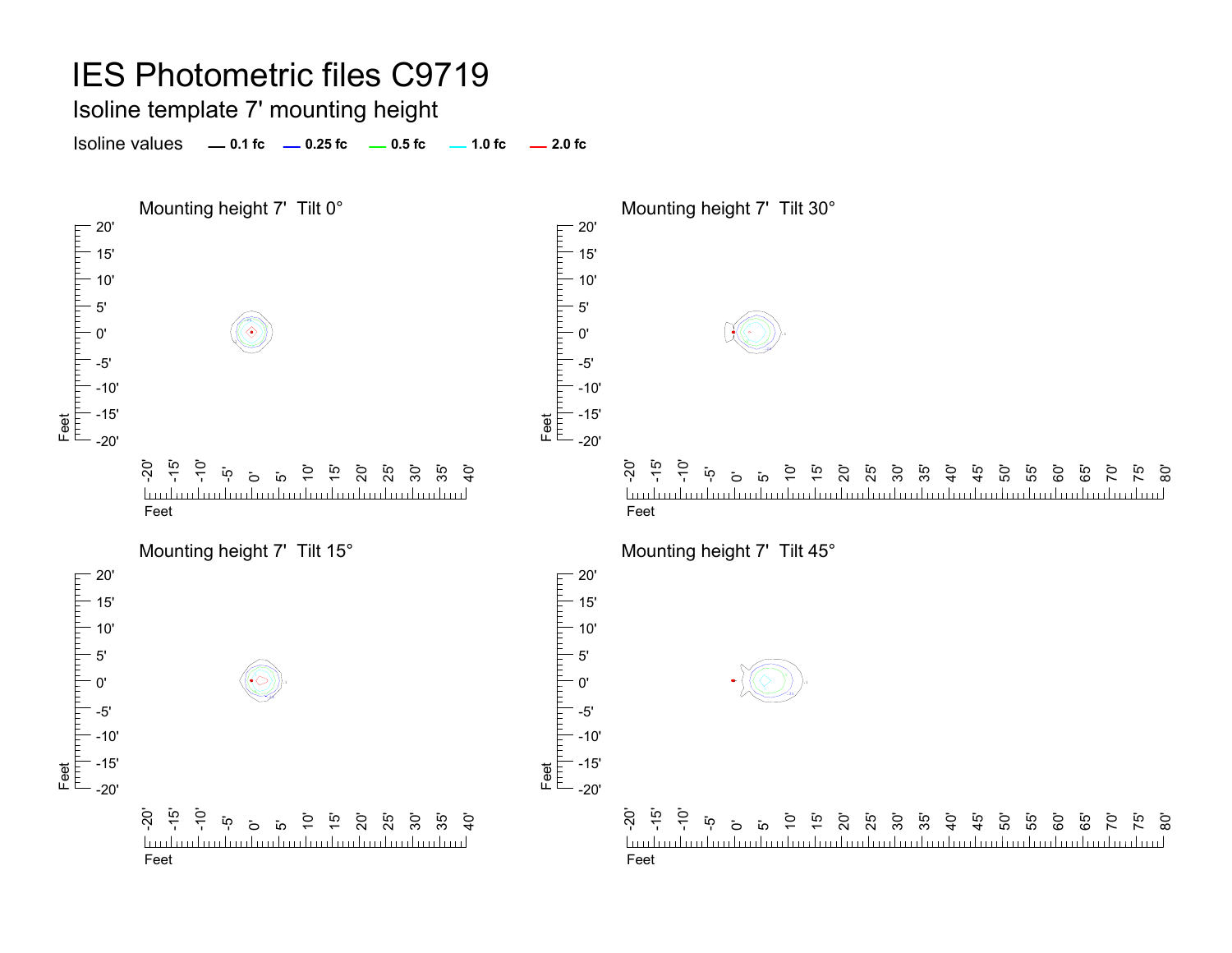Isoline template 9' mounting height

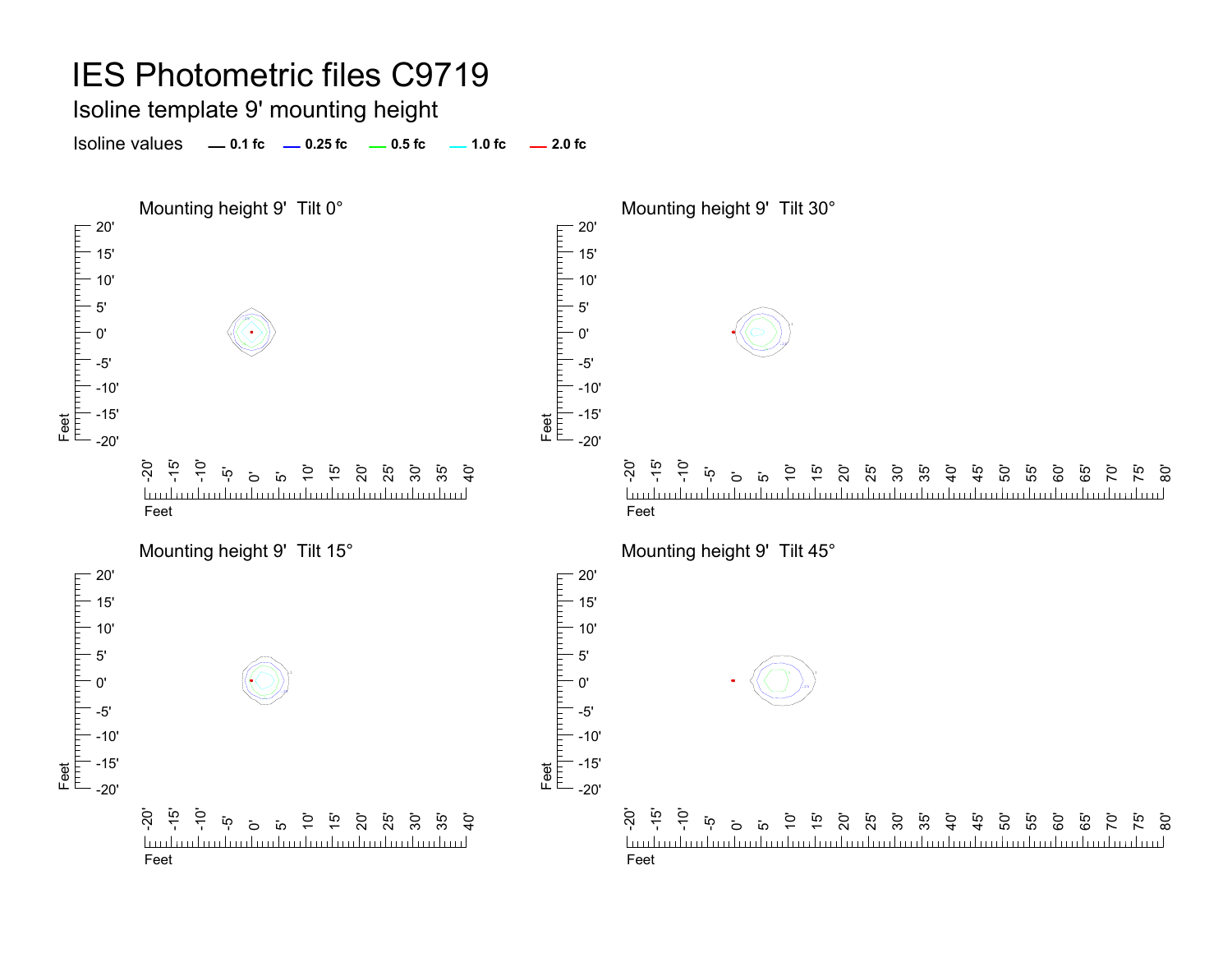# IES Photometric files C9719 Isoline template 11' mounting height

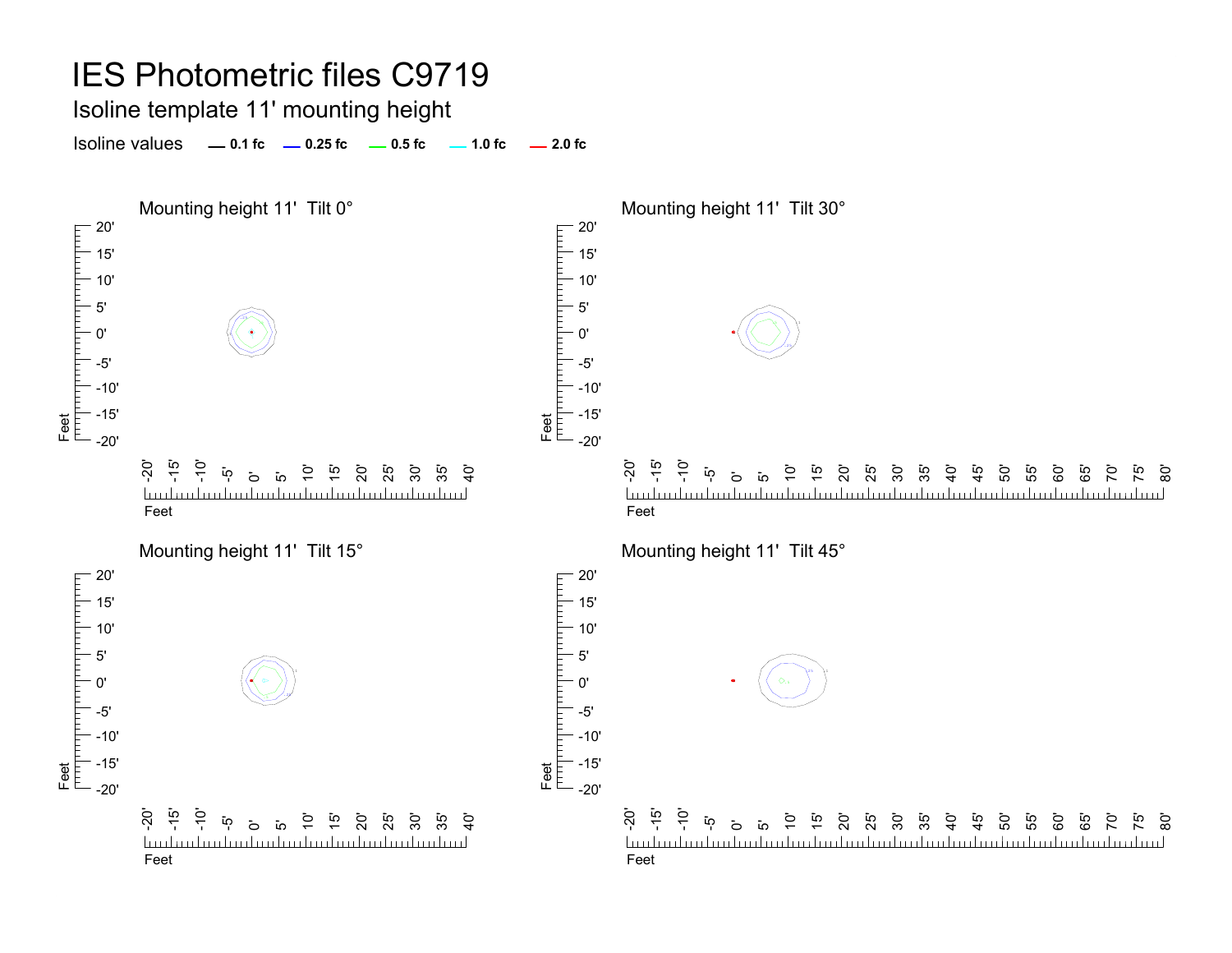Isoline template 15' mounting height